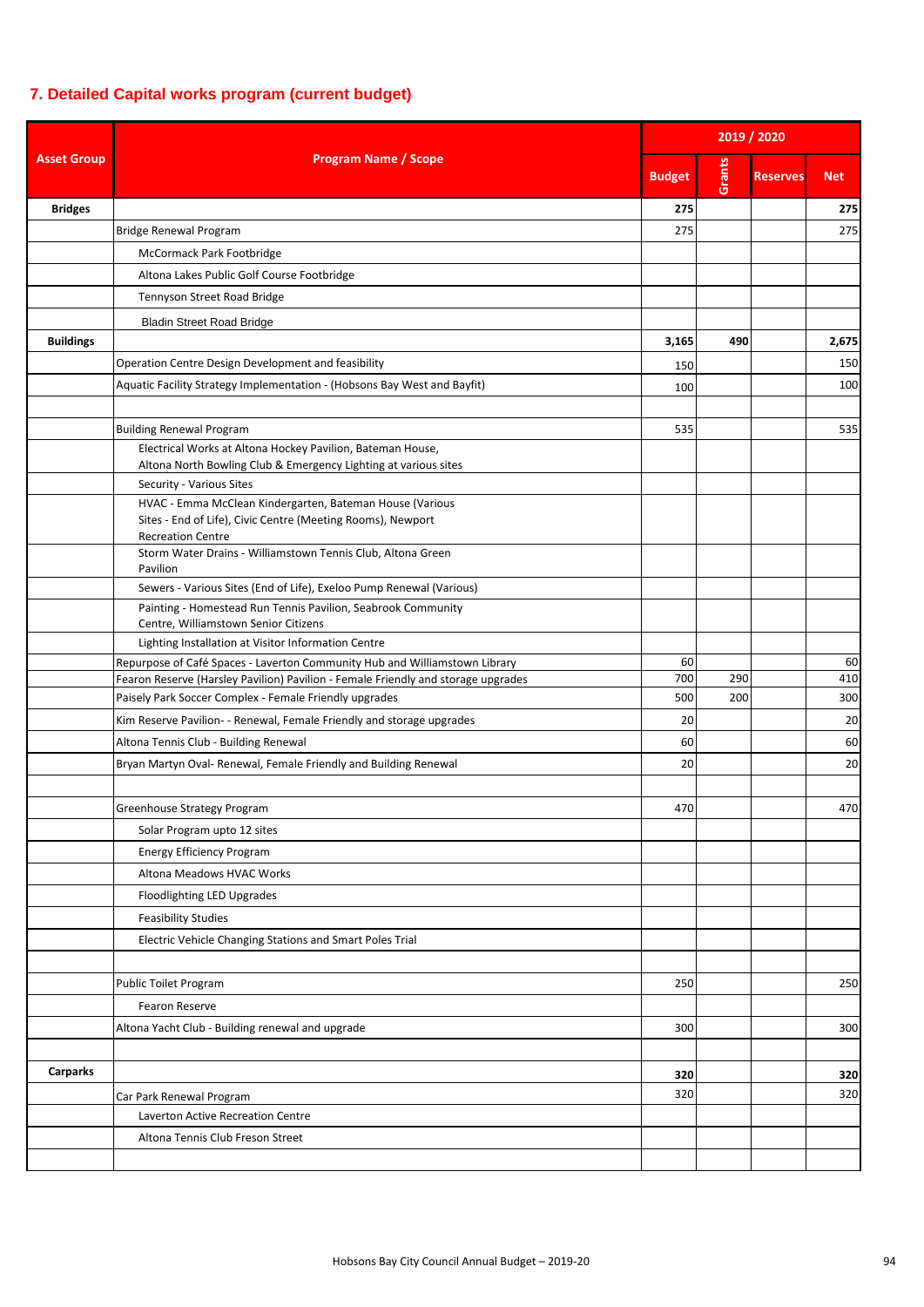|                             | <b>Program Name / Scope</b>                                                                                | 2019 / 2020   |        |                 |            |  |
|-----------------------------|------------------------------------------------------------------------------------------------------------|---------------|--------|-----------------|------------|--|
| <b>Asset Group</b>          |                                                                                                            | <b>Budget</b> | Grants | <b>Reserves</b> | <b>Net</b> |  |
| Cultural                    |                                                                                                            | 110           |        |                 | 110        |  |
|                             | <b>Cultural Assets Renewal</b>                                                                             | 65            |        |                 | 65         |  |
|                             | Maintenance and Renewal of Reunion public art work at Laverton Train<br>Station                            |               |        |                 |            |  |
|                             | Renewal and Replacement of Bay Trail Markers and Public Artwork<br>Signage - 6 Renewals, Municipality Wide |               |        |                 |            |  |
|                             | Restoration of Ian Bow Fountain, Hobsons Bay Civic Centre, Altona                                          |               |        |                 |            |  |
|                             | Restoration of Coronation Lamps, Dennis Reserve, Williamstown                                              |               |        |                 |            |  |
|                             | Restoration of 2 x gutter guards, Nelson Place, Williamstown                                               |               |        |                 |            |  |
|                             | Heritage Interpretation Signage                                                                            | 45            |        |                 | 45         |  |
|                             | Fearon Reserve Williamstown                                                                                |               |        |                 |            |  |
|                             | Brooklyn Community, Cypress Ave, Brooklyn<br>Old Laverton School                                           |               |        |                 |            |  |
|                             | Williamstown Racecourse                                                                                    |               |        |                 |            |  |
|                             | Tide Gauge House, Williamstown                                                                             |               |        |                 |            |  |
|                             |                                                                                                            |               |        |                 |            |  |
| <b>Drainage</b>             |                                                                                                            | 1,730         |        |                 | 1,730      |  |
|                             | Drainage Renewal Program                                                                                   | 1,000         |        |                 | 1,000      |  |
|                             | Drainage New and Upgrade Program                                                                           | 650           |        |                 | 650        |  |
|                             | Pit Upgrade Program (industrial and main roads)                                                            | 80            |        |                 | 80         |  |
|                             |                                                                                                            |               |        |                 |            |  |
| <b>Fleets</b>               |                                                                                                            | 1,050         |        |                 | 1,050      |  |
|                             | Vehicle Plant Replacement Program                                                                          | 1,050         |        |                 | 1,050      |  |
|                             | NPR400 Medium tipper crane truck                                                                           |               |        |                 |            |  |
|                             | FRR600 Med Tipper Chipper truck                                                                            |               |        |                 |            |  |
|                             | NQR450 medium tray with a 4,400ltr tank                                                                    |               |        |                 |            |  |
|                             | FVR1000 Medium Tipper                                                                                      |               |        |                 |            |  |
|                             | Tractor 6130 80HP 4WD                                                                                      |               |        |                 |            |  |
|                             | Front Deck F1445 ride-on mower                                                                             |               |        |                 |            |  |
|                             | X300 21hp 42" deck                                                                                         |               |        |                 |            |  |
|                             | Groundmaster 7200 Ride-on mower                                                                            |               |        |                 |            |  |
|                             | Groundmaster 7200 Ride-on mower                                                                            |               |        |                 |            |  |
|                             | X300 21hp 42" deck                                                                                         |               |        |                 |            |  |
|                             | Toro Z Master 5000 ride on mower                                                                           |               |        |                 |            |  |
|                             |                                                                                                            |               |        |                 |            |  |
|                             | Grounds Master GM 7210                                                                                     |               |        |                 |            |  |
|                             | 605 Suction Street Sweeper                                                                                 |               |        |                 |            |  |
|                             | Stealth S3 342 rotary winged mower                                                                         |               |        |                 |            |  |
|                             | Small misc hand equipment                                                                                  |               |        |                 |            |  |
|                             |                                                                                                            |               |        |                 |            |  |
| Foreshore                   |                                                                                                            | 900           |        |                 | 900        |  |
|                             | Foreshore Renewal Program                                                                                  | 100           |        |                 | 100        |  |
|                             | Foreshore Renewal Program Seaholme PA Burns Reserve                                                        | 800           |        |                 | 800        |  |
|                             |                                                                                                            |               |        |                 |            |  |
| <b>Information Services</b> |                                                                                                            | 650           |        |                 | 650        |  |
|                             | ICT Strategy and Infrastructure                                                                            | 650           |        |                 | 650        |  |
|                             |                                                                                                            |               |        |                 |            |  |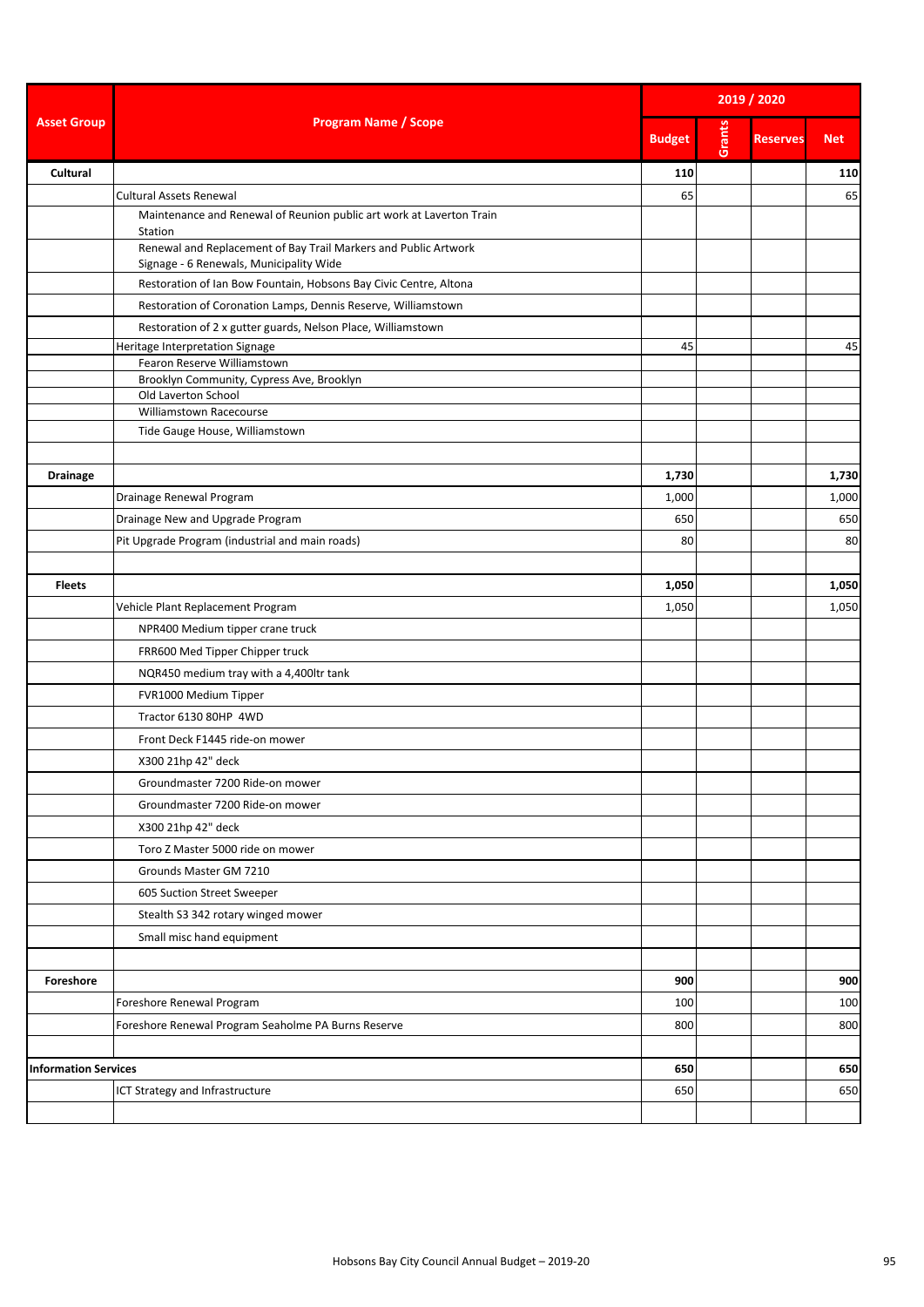|                       | <b>Program Name / Scope</b>                                                     | 2019 / 2020   |        |                 |            |  |
|-----------------------|---------------------------------------------------------------------------------|---------------|--------|-----------------|------------|--|
| <b>Asset Group</b>    |                                                                                 | <b>Budget</b> | Grants | <b>Reserves</b> | <b>Net</b> |  |
| <b>Libraries</b>      |                                                                                 | 1,310         | 15     |                 | 1,295      |  |
|                       | <b>Library Collections</b>                                                      | 900           | 15     |                 | 885        |  |
|                       | Library Furniture/Fitout                                                        | 70            |        |                 | 70         |  |
|                       | Library IT Equipment Upgrade                                                    | 200           |        |                 | 200        |  |
|                       | RFID Gates at Altona, Altona Meadow, Altona North and<br>Willimastown Libraries |               |        |                 |            |  |
|                       | Renewal of replenishment and learning technologies all five sites               |               |        |                 |            |  |
|                       | Renewal of replenishment includes AV equipment at Altona North                  |               |        |                 |            |  |
|                       | Library Management System Upgrade                                               | 110           |        |                 | 110        |  |
|                       | Library signage                                                                 | 30            |        |                 | 30         |  |
| Lighting              |                                                                                 | 530           |        |                 | 530        |  |
|                       | Street Lighting Investigation and Improvement                                   | 50            |        |                 | 50         |  |
|                       | <b>Sports Ground Floodlighting</b>                                              | 480           |        |                 | 480        |  |
|                       | Altona Green Construction of 2 poles on Eastern Side                            |               |        |                 |            |  |
|                       | Fearon Reserve                                                                  |               |        |                 |            |  |
|                       | <b>Future Design</b>                                                            |               |        |                 |            |  |
| <b>Major Projects</b> |                                                                                 | 28,325        | 9,540  | 4,300           | 14,485     |  |
|                       | Altona Sports Centre Extension                                                  | 7,000         | 2,700  | 4,300           |            |  |
|                       | Altona Civic Centre, Customer Service and Community Meeting Space               | 4,000         |        |                 | 4,000      |  |
|                       | Dennis Reserve - Master Plan Implementation                                     | 1,400         |        |                 | 1,400      |  |
|                       | Digman Reserve - Master Plan Implementation                                     | 2,400         | 250    |                 | 2,150      |  |
|                       | JT Gray Reserve New Pavilion                                                    | 325           | 325    |                 |            |  |
|                       | Bayside College Williamstown Campus Sports Redevelopment                        | 2,000         | 1,150  |                 | 850        |  |
|                       | Bayside College Paisley Sports Campus Redevelopment                             | 2,400         | 1,100  |                 | 1,300      |  |
|                       | Open Space Enhancement and Access Package - Donald McLean Reserve               | 3,800         | 2,175  |                 | 1,625      |  |
|                       | Open Space Enhancement and Access Package - Croft Reserve Master                | 3,700         | 1,450  |                 | 2,250      |  |
|                       | HD Graham Reserve Sport Facility Development                                    | 500           |        |                 | 500        |  |
|                       | Open Space Enhancement and Access Project - Brooklyn                            | 800           | 390    |                 | 410        |  |
|                       |                                                                                 |               |        |                 |            |  |
| <b>Master Plan</b>    |                                                                                 | 80            |        |                 | 80         |  |
|                       | Coastal Management Plan - Development                                           | 80            |        |                 | 80         |  |
|                       |                                                                                 |               |        |                 |            |  |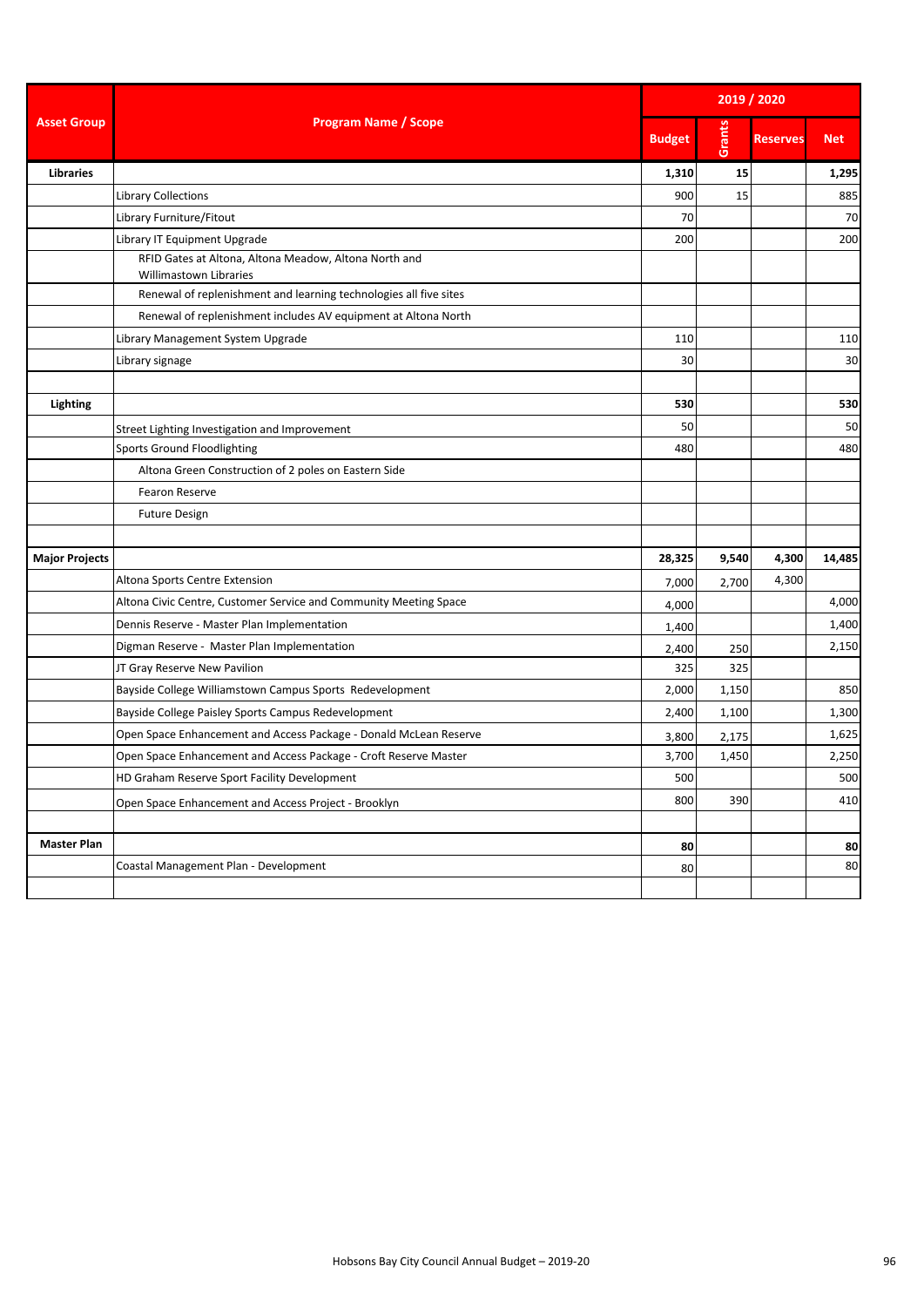|                    | <b>Program Name / Scope</b>                                                              | 2019 / 2020   |        |                 |            |  |
|--------------------|------------------------------------------------------------------------------------------|---------------|--------|-----------------|------------|--|
| <b>Asset Group</b> |                                                                                          | <b>Budget</b> | Grants | <b>Reserves</b> | <b>Net</b> |  |
| Open Space         |                                                                                          | 3,720         | 50     |                 | 3,670      |  |
|                    | <b>Biodiversity Strategy</b>                                                             | 220           | 50     |                 | 170        |  |
|                    | <b>Biodiversity Strategy Implementation works</b>                                        |               |        |                 |            |  |
|                    | Biodiversity Altona Coastal Park Boardwalk                                               |               |        |                 |            |  |
|                    | <b>Biodiversity Rifle Range Wetlands Restoration</b>                                     |               |        |                 |            |  |
|                    | Truganina Explosives Reserve Masterplan objectives                                       | 90            |        |                 | 90         |  |
|                    | Open space New - Epsom Street Project (Laverton) Incl. PT                                | 800           |        |                 | 800        |  |
|                    | Fencing Renewal Program                                                                  | 50            |        |                 | 50         |  |
|                    | Carlson Reserve                                                                          |               |        |                 |            |  |
|                    | JT Gray Reserve                                                                          |               |        |                 |            |  |
|                    | <b>Edwards Reserve</b>                                                                   |               |        |                 |            |  |
|                    | Irrigation New, upgrades & Renewal                                                       | 200           |        |                 | 200        |  |
|                    | Open Space Assets Renewal                                                                | 200           |        |                 | 200        |  |
|                    | Community Parks upgrade - Den Dulk, Norah McLntyre, Homestead, Hosken & AH Ford Reserves | 660           |        |                 | 660        |  |
|                    | Playground Renewal - Den Dulk, Homestead, Norah McIntyre and AH Ford Reserves            | 450           |        |                 | 450        |  |
|                    | Better Places - City Image and place making Program                                      | 800           |        |                 | 800        |  |
|                    | Williamstown Botanic Gardens Master Plan Implementation                                  | 250           |        |                 | 250        |  |
|                    |                                                                                          |               |        |                 |            |  |
| Pathways           |                                                                                          | 2,260         |        | 1,000           | 1,260      |  |
|                    | Footpath New Program - Crellin, Gordon, Strezlecki Grove Altona Meadows                  | 200           |        |                 | 200        |  |
|                    | Footpath Renewal Program (Road reserve and parks)                                        | 500           |        |                 | 500        |  |
|                    | North Road - Douglas Pde To Hastings Rd (RHS)                                            |               |        |                 |            |  |
|                    | Cecil Street - Ann St To Thompson St (LHS)                                               |               |        |                 |            |  |
|                    | Cecil Street - Ann St To Thompson St (RHS)                                               |               |        |                 |            |  |
|                    | Cecil Street - Kanowna St To Ann St (LHS)                                                |               |        |                 |            |  |
|                    | Melbourne Road - Douch St To Yarra St (LHS)                                              |               |        |                 |            |  |
|                    | Melbourne Road - Courtis St To Princes St (LHS)                                          |               |        |                 |            |  |
|                    | Esplanade - Garden St To Forster St (RHS)                                                |               |        |                 |            |  |
|                    | Pasco Street - Melbourne Rd To Verdon St (LHS)                                           |               |        |                 |            |  |
|                    | Wilkins Street - Douglas Pde To Oakbank St (LHS)                                         |               |        |                 |            |  |
|                    | Wilkins Street - Oakbank St To Alma Tce (LHS)                                            |               |        |                 |            |  |
|                    | Melbourne Road - Princes St To Douch St (LHS)                                            |               |        |                 |            |  |
|                    | Melbourne Road - Newcastle St To Britt Crt (LHS)                                         |               |        |                 |            |  |
|                    | Macquarie Street - Stevedore St To John St (Willy) (LHS)                                 |               |        |                 |            |  |
|                    | Station Road - Melbourne Rd To Jobson St (RHS) \$31,400                                  |               |        |                 |            |  |
|                    | Access path to creative Tech. Hub Project                                                |               |        |                 |            |  |
|                    | Shared Trails Design and Investigation                                                   | 60            |        |                 | 60         |  |
|                    | Skeleton Creek Shared Trails Upgrade                                                     | 1,500         |        | 1,000           | 500        |  |
|                    |                                                                                          |               |        |                 |            |  |
| Recreation         |                                                                                          | 20            |        |                 | 20         |  |
|                    | Cricket Practice Nets Renewal Program                                                    | 20            |        |                 | 20         |  |
|                    |                                                                                          |               |        |                 |            |  |
|                    |                                                                                          |               |        |                 |            |  |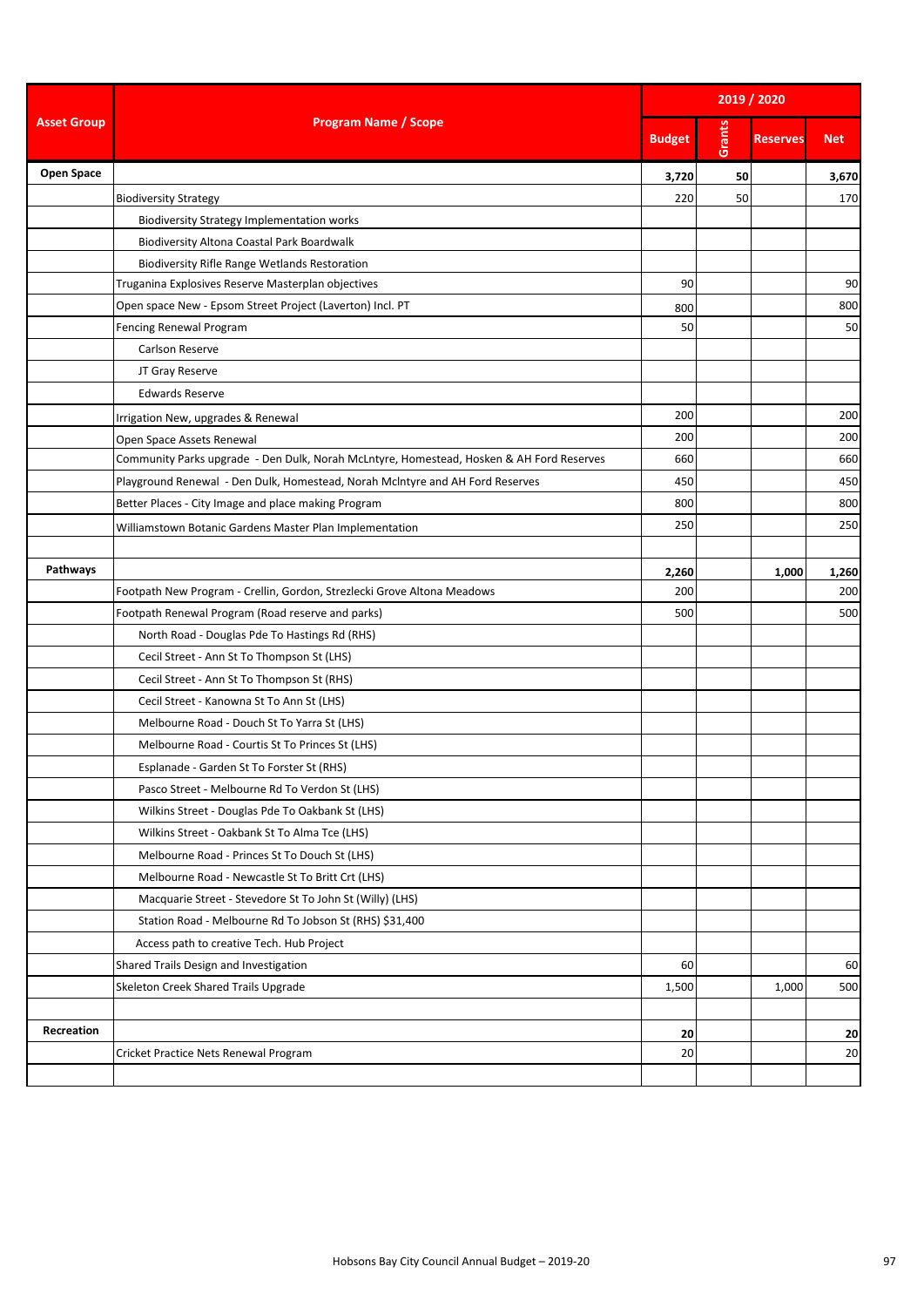|                    | <b>Program Name / Scope</b>                           | 2019 / 2020   |        |                 |            |  |
|--------------------|-------------------------------------------------------|---------------|--------|-----------------|------------|--|
| <b>Asset Group</b> |                                                       | <b>Budget</b> | Grants | <b>Reserves</b> | <b>Net</b> |  |
| Roads              |                                                       | 4,140         | 530    |                 | 3,610      |  |
|                    | Road Rehabilitation Program                           | 1,250         | 380    |                 | 870        |  |
|                    | Hall Street - Hudsons Rd to End (Design)              |               |        |                 |            |  |
|                    | Ross Road - McIntosh Rd to Mills St (Design)          |               |        |                 |            |  |
|                    | Rymill Court - Hill St to End (Design)                |               |        |                 |            |  |
|                    | Vernon Street - Aloha St to Blackshaws Rd             |               |        |                 |            |  |
|                    | Laneway - Durkin Street Newport                       |               |        |                 |            |  |
|                    | Laneway - Rear of Bayview Street                      |               |        |                 |            |  |
|                    | Laneway - Rear of Woods Street (Design)               |               |        |                 |            |  |
|                    | Road Rehabilitation Merton Street                     | 1,450         |        |                 | 1,450      |  |
|                    | Road Resurfacing Program                              | 1,000         |        |                 | 1,000      |  |
|                    | Alma Terrace - Princes St to Yarra St                 |               |        |                 |            |  |
|                    | Balmoral Street South - Central Ave to Princes Hwy    |               |        |                 |            |  |
|                    | Carole Court - Shane Ave to End                       |               |        |                 |            |  |
|                    | Charles St                                            |               |        |                 |            |  |
|                    | Carr Court - Trafalgar Ave to Cul-De-Sac              |               |        |                 |            |  |
|                    | Davies Street - Queen St (Seaholme) to Railway St Sth |               |        |                 |            |  |
|                    | Douglas Parade - Braw St to Bunbury St                |               |        |                 |            |  |
|                    | Dover Road - John St (Willy) to Braw St               |               |        |                 |            |  |
|                    | Eliza Close - Walter St to End                        |               |        |                 |            |  |
|                    | High Street - Station St to Queen St (Seaholme)       |               |        |                 |            |  |
|                    | Iris Avenue - Coorigan Ave to Geelong Rd              |               |        |                 |            |  |
|                    | James Street - Ferguson St (Willy) to Stevedore St    |               |        |                 |            |  |
|                    | Lark Street - Finch St to Bell Ave                    |               |        |                 |            |  |
|                    | Leathers Court - Roach Dr to End                      |               |        |                 |            |  |
|                    | Little Ferguson Street - Verdon St to Railway Pl      |               |        |                 |            |  |
|                    | McAlpine Court - Burt St to End                       |               |        |                 |            |  |
|                    | Munro Court - Featherby Way to End                    |               |        |                 |            |  |
|                    | Ocean Court - Rebecca Cres to End                     |               |        |                 |            |  |
|                    | O'Connor Court - Nelson Ave to Gardner Crt            |               |        |                 |            |  |
|                    | Princes Street - Douglas Pde to Melbourne Rd          |               |        |                 |            |  |
|                    | Queen Street - John St (Willy) to Princes St          |               |        |                 |            |  |
|                    | Reschke Court - high St (Laverton) to End             |               |        |                 |            |  |
|                    | Romeril Court - Scherman Dr to End                    |               |        |                 |            |  |
|                    | Rush Court - Logan Ave to End                         |               |        |                 |            |  |
|                    | Schutt Court - Rifle Range Dr to End                  |               |        |                 |            |  |
|                    | Schutt Street - Ross St to Junction St                |               |        |                 |            |  |
|                    | Smith Street - Twyford St to Osborne St               |               |        |                 |            |  |
|                    | Stanley Street - The Strand to Dover St               |               |        |                 |            |  |
|                    | Trickey Court - Roach Dr to End                       |               |        |                 |            |  |
|                    | Vista Court - Waratah Dr to Both Ends                 |               |        |                 |            |  |
|                    | Webb Street - Queen St (Seaholme) to Blyth St         |               |        |                 |            |  |
|                    | Wiltshire Court - Roach Drive to End                  |               |        |                 |            |  |